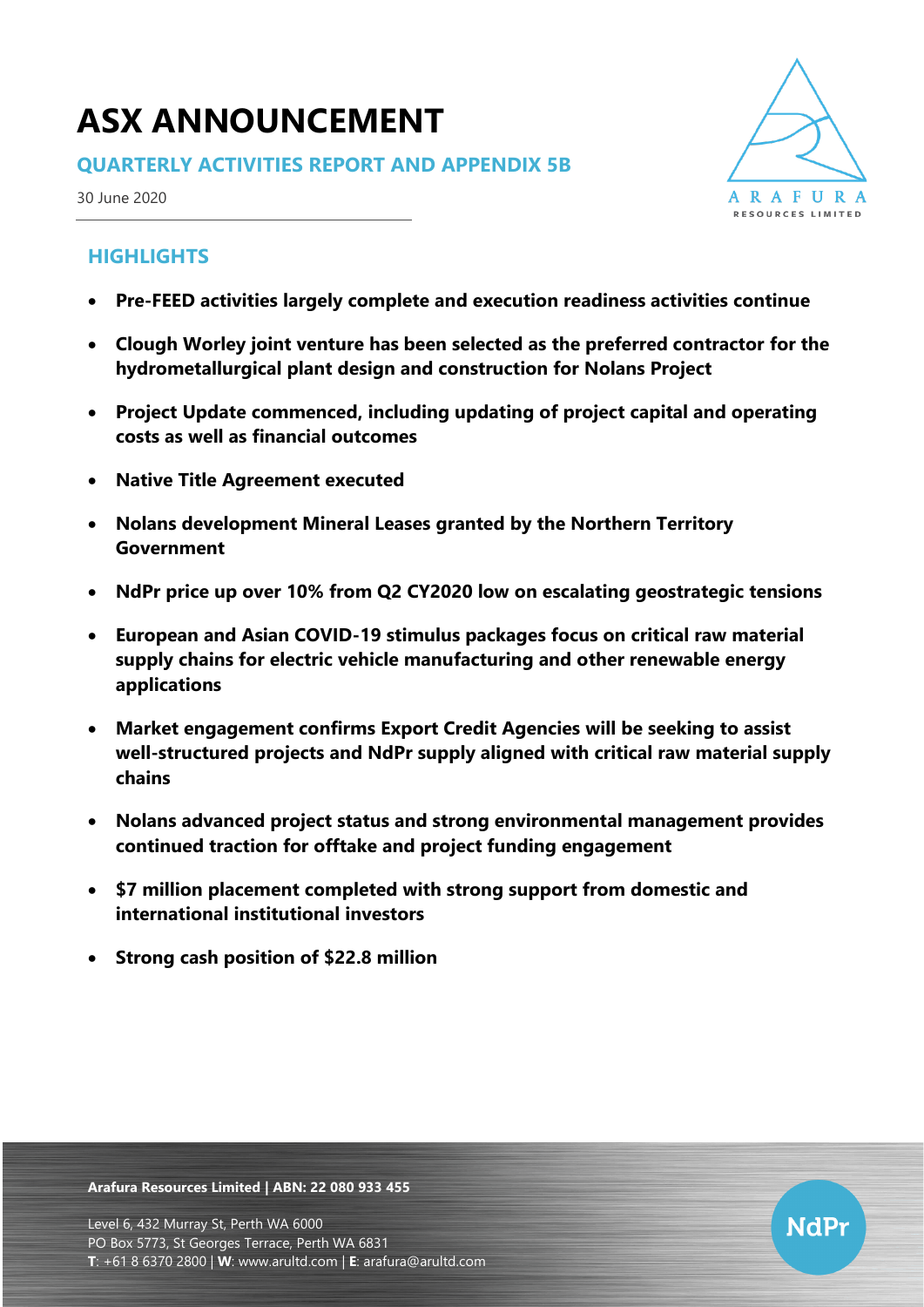### **NOLANS NDPR PROJECT**

#### **Execution Readiness**

Progress on the pre-front end engineering and design (**pre-FEED**) activities are largely complete with Hatch Pty Ltd. These pre-FEED activities are aimed at finalising the basis of design, design specifications and philosophies along with finalising Arafura's overall project requirements in preparation for the early contractor involvement (**ECI**) phase of project delivery.

As part of the pre-FEED work, Hatch also completed a bottleneck study to review the impact on the facilities of the increase in concentrate production and processing identified during the work on the Ore Reserve update (*refer to ASX announcement 16 March 2020*). The increase in concentrate production and processing is required to optimise the production schedule and project financial outcomes. The bottleneck review completed by Hatch identified no specific areas of the plant where the increase in throughput would result in significant cost increases. A full review of the cost implications will be undertaken as part of the Project Update as discussed below.

Final delivery and review of the pre-FEED documentation, including updated process flow diagrams incorporating all the information and knowledge gained from the now completed flowsheet piloting program, is anticipated to be complete in July 2020.

The integrated project management team (**IPMT**), which includes KBR and Wave International personnel (*refer to ASX Announcement 23 January 2020*), has mobilised into Arafura's Perth office. The IPMT has been working across several fronts in preparation for the ECI phase, including:

- Finalising the project execution plan and project contracting plan which incorporates the development of a package listing for contracting packages. This package listing, and preliminary scopes of services, are planned to be launched on ICN Gateway later in 2020 to facilitate an expression of interest process for the various packages (predominately related to non-process infrastructure).
- Developing basis of design documentation for the process plant, non-process infrastructure and village.
- Generating scope of work documentation for the key contract packages in preparation for tendering once the ECI phase is approved.
- Preparing over-arching battery limit definition documents to fully define the physical and engineering battery limits between the various contract packages.
- Developing draft contracts for contracting packages.
- Finalising the insurance strategy for project delivery in conjunction with the Company's insurance brokers.
- Developing a Territory Benefits Plan, which satisfies the requirements of an Australian Industry Participation Plan. This plan embodies many of the commitments made in the project's Indigenous Engagement Strategy and clearly illustrates the opportunities that they represent to Central Australia, the Northern Territory and Australia.
- Developing a Local and Indigenous Procurement plan to outline the ways in which the project will seek to engage with local and indigenous businesses to provide services to it.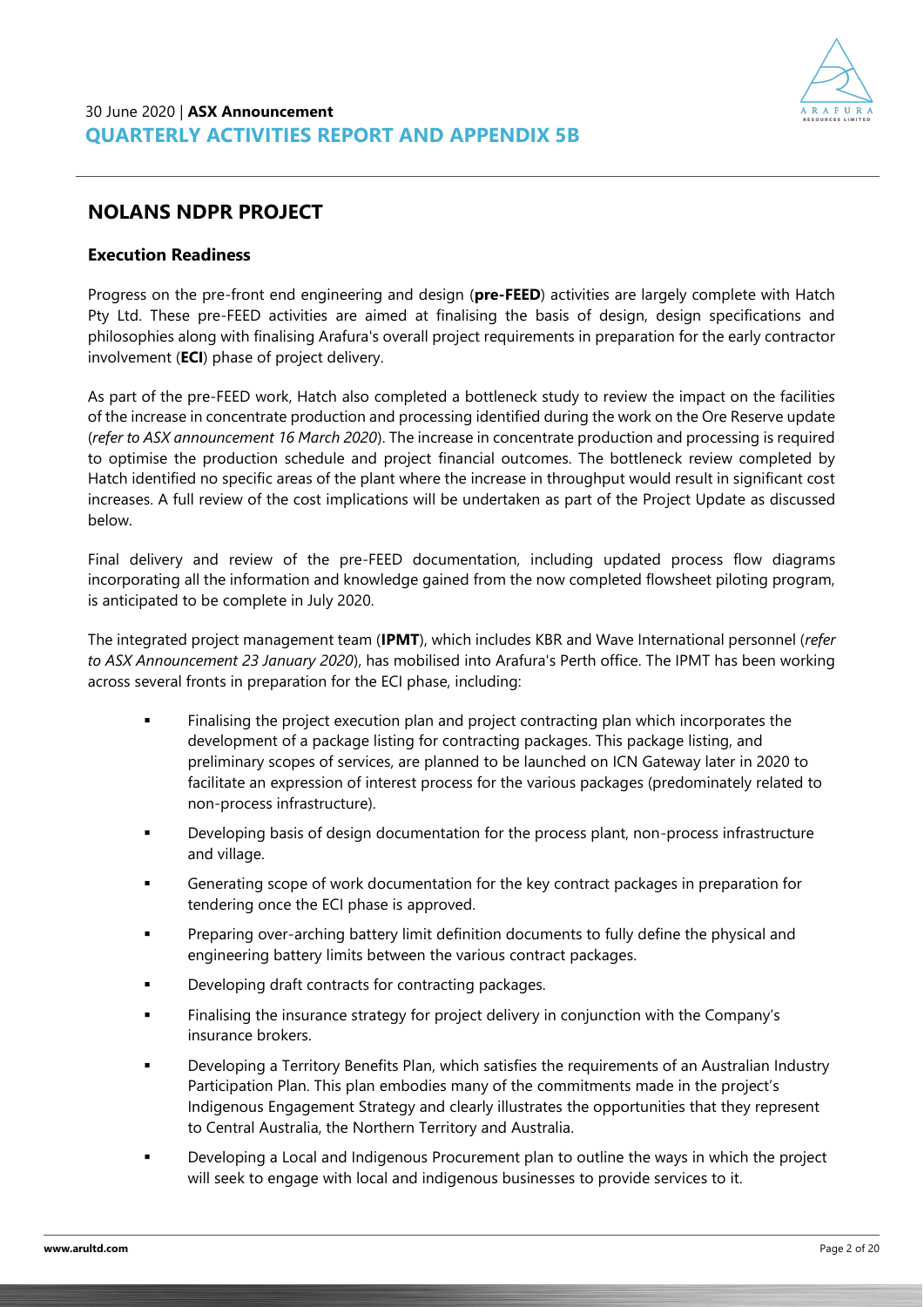

- **•** Updating the risk assessment matrix and reviewing the project risk assessment from the definitive feasibility study (**DFS**) to feed into the project risk management plan.
- Updating planning and scheduling of project early works with attention to construction water supply, construction village availability and bulk earthworks with an aim to optimise the program to allow acceleration of the bulk earthworks as early as possible.
- Reviewing and updating of the plot plan for the process plant to better accommodate the contracting strategy and minimise interface issues during construction between works contractors.

In addition to the planning activities outlined above, the IPMT has also commenced the implementation of the project management system, InEight. Roll-out has commenced with the document management module, with other modules to be rolled out over the course of the ECI phase to facilitate the activities.

With the global investment environment compromised by the COVID-19 pandemic, the Company's indicative project implementation schedule is currently under review and will be updated once there is more certainty in market conditions to determine the timing of key milestones.

### **Early Engineering Works**

During the quarter, following the completion of the tendering process, the Company selected a joint venture between Clough and Worley (**CWJV**) as the preferred contractor for the project's hydrometallurgical plant. The CWJV brings together the design and delivery expertise of two tier-one, internationally recognised project design and delivery companies with expertise in complex processing plant design and construction. Clough has a recognised track record of large scale project delivery in the resources, energy, and infrastructure sectors with recent projects including the South Flank Ore Handling Plant for BHP and the Koodaideri Northern Rail Formation for Rio Tinto Iron Ore. Clough will lead the project management, procurement and construction aspects of the project. Worley has extensive experience in complex hydrometallurgical plant design and will lead the engineering effort on the project.

The scope of work for the hydrometallurgical plant incorporates the core of the Nolans processing facilities including phosphate extraction, phosphoric acid production, rare earth extraction, rare earth purification and rare earth separation. In addition, the hydrometallurgical plant also incorporates the shared process plant services, utilities and reagents handling.

The first aspect of work for the CWJV, which commenced during the quarter, involves completion of an early engineering works (EEW) scope of work which incorporates the following:

- Gap analysis on information prepared during the DFS for commencement of the ECI phase.
- Validation of the DFS capital cost estimate.
- **Engineering optimisation and identification of opportunities for cost reduction and risks.**

Along with the work being carried out by the CWJV, GR Engineering Services and Outotec have been engaged to complete similar EEW scopes of work for the beneficiation and sulphuric acid plants, respectively.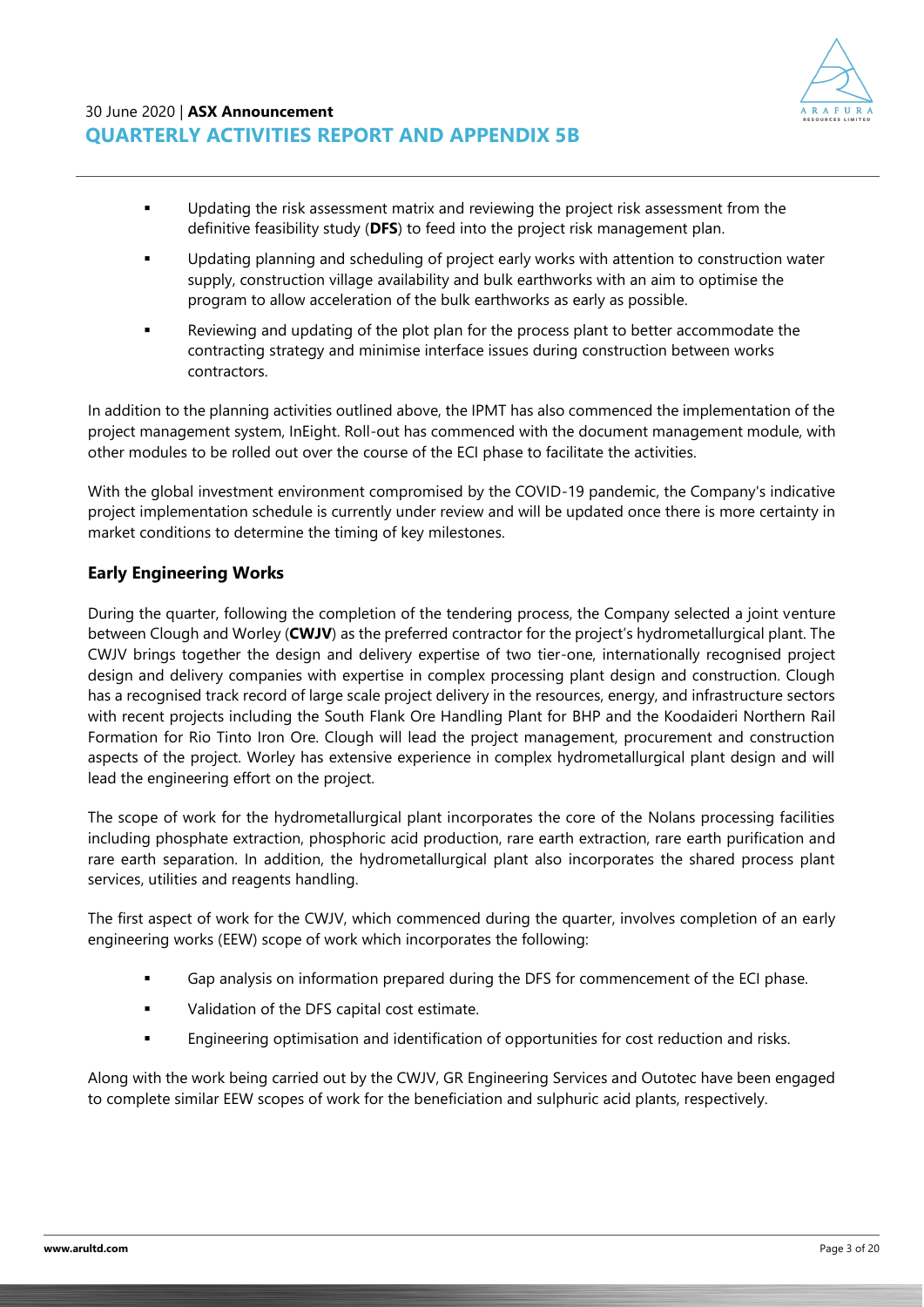

### **Project Update**

Following the update to the Ore Reserves estimate (refer to ASX announcement 16 March 2020) the Company has commenced a program of work to update the cost estimates and financial outcomes developed during the DFS. The work program includes the following aspects:

- Updating the capital cost estimate, incorporating:
	- Input on man-hour rates, liquidation rates and indirect costs from the EEW program.
	- Inclusion of minor changes to the process flowsheet identified during the completion of the flowsheet piloting program.
	- Increase in concentrate production and processing capacity as identified during the Ore Reserves update work.
	- Escalation of costs as required to Q2 CY2020 from Q4 CY2018 in the DFS.
	- Incorporation of identified engineering optimisations across the process plant and nonprocess infrastructure.
- Updating of the operating cost estimate, incorporating:
	- Updated labour costs.
	- Updated reagent costs, including a forward estimate for sulphur.
	- Updated energy costs to reflect input costs as well as changes to consumption due to project design changes.
	- Escalated costs for transport and logistics, consumables and maintenance spares as appropriate.
	- Reviewed and escalated, where appropriate, general and administration costs.
- Updating of the project financial outcomes, incorporating:
	- Updated rare earth and phosphoric acid product pricing based on current pricing forecasts from an independent market research group.
	- Updated financial modelling including cost of capital analysis, ramp-up analysis and other minor aspects.

The Company anticipates delivering the Project Update towards the end Q3 CY2020 or early in Q4 FY2020.

### **Technology Programs**

The rare earth product precipitation program was completed at ANSTO during the quarter. This included:

- Precipitation of rare earth products using pilot plant material (Figure 1).
- Continuous product precipitation testing with the collection of design data for FEED.

Shipments of rare earth products to potential customers have commenced for product qualification purposes.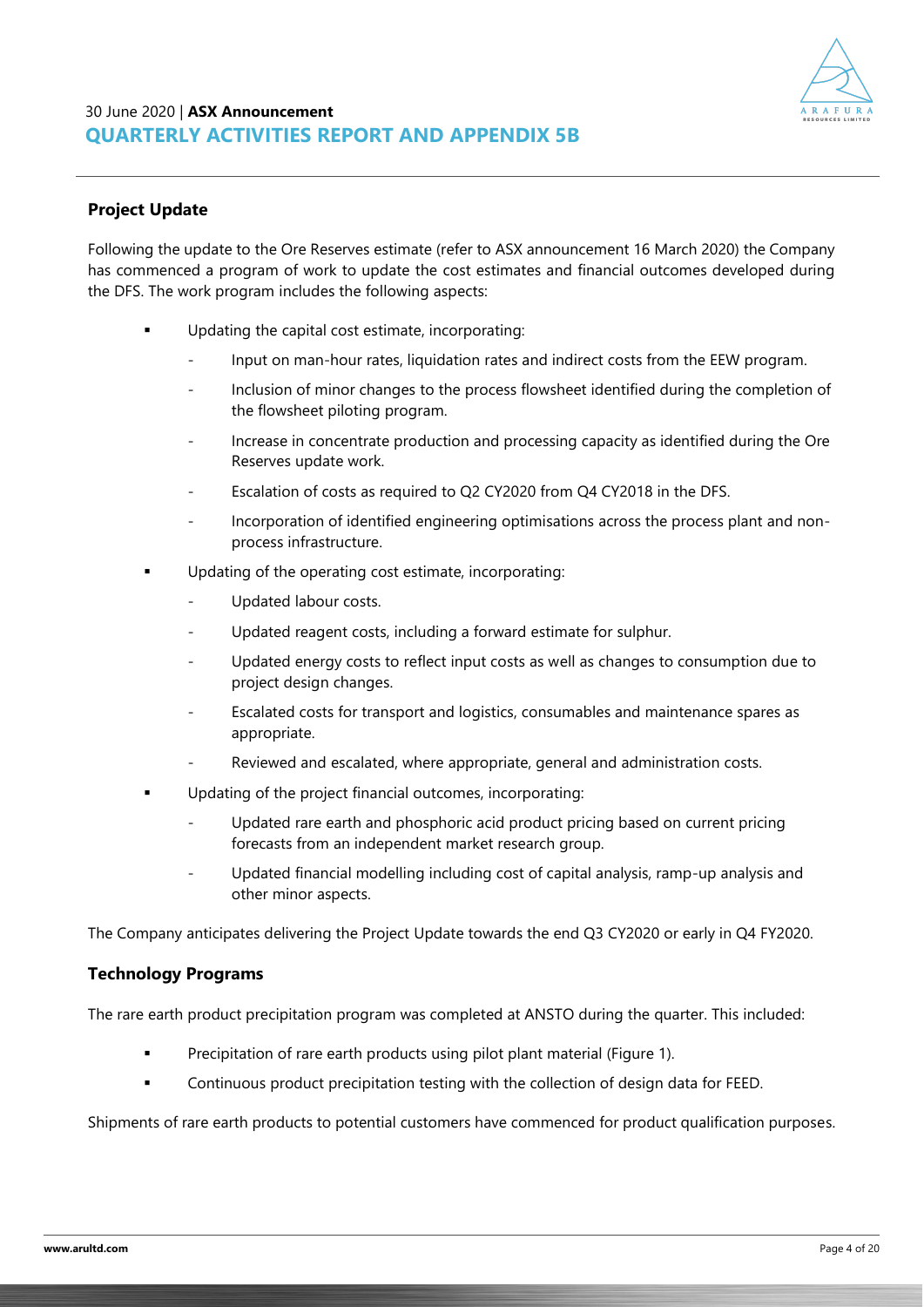



**Figure 1 - Final Arafura rare earth product samples (L to R: SEG-HRE, NdPr and Cerium)**

Most of the planned corrosion test contacts as part of the corrosion test program have been completed, and the associated coupon analysis is currently underway. Testing has been undertaken on a variety of materials of construction across the breadth of the process flowsheet to provide critical design information for FEED.

### **Native Title & Mining Tenure**

The Native Title Agreement (**NTA**) for the Nolans Project was executed between Arafura Rare Earths Pty Ltd (**ARE** – a wholly owned subsidiary of Arafura Resources), the Central Land Council (**CLC**) and key body corporate representatives of the Project's native title holders on 25 June 2020 (Figure 2). The Company anticipates it will be registered on the National Native Title register as an Indigenous Land Use Agreement. The accompanying Section 31 Agreement, which relates to the grant of mining rights over land which is subject to native title, was executed and lodged with the Northern Territory Department of Primary Industry and Resources (**DPIR**) on 7 July 2020. This agreement enables the grant of Arafura's key Mineral Lease (**ML** 26659) over the Nolans Bore mineral resource as well as the three ancillary MLs (30702-04) which host much of the supporting infrastructure for the project.

On 21 July, the Northern Territory Minister for Primary Industry and Resources Paul Kirby granted all four MLs to ARE for an initial term of 25 years. Multiple renewal periods for these MLs are possible and agreed under the NTA.

**Figure 2 - Native title holders (L to R: Archie Glenn, Tony Scrutton, James Glenn) and Arafura (L to R: Peter Sherrington, Gavin Lockyer) sign the Native Title Agreement in Central Australia and Perth, respectively.**

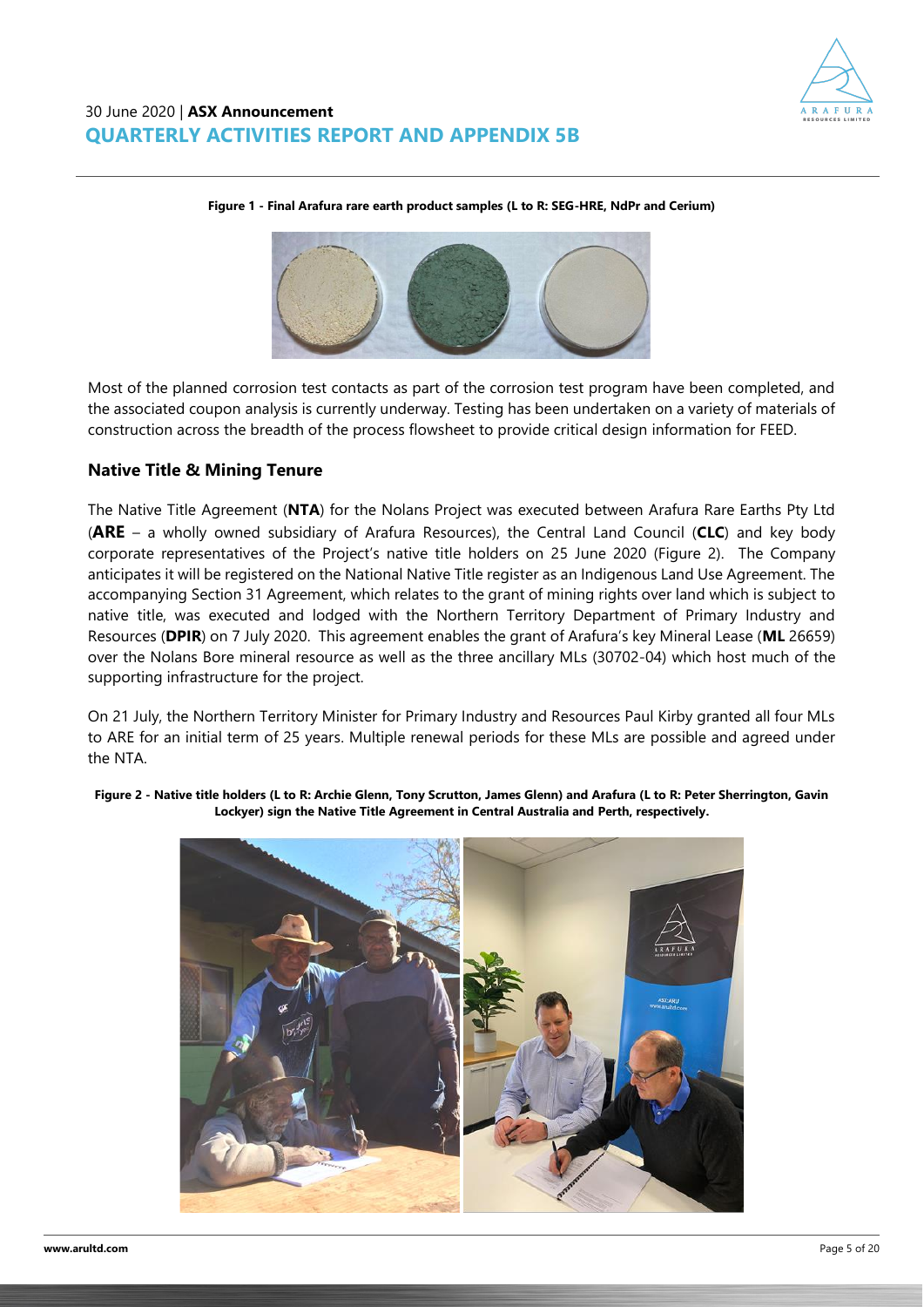

### **Operational Licencing**

Work on the detailed Mining Management Plan (**MMP**) for the construction and initial operational period of the project continued during the quarter and is expected to be finalised in the next quarter for lodgement with DPIR.

Assessment of the Company's application for a groundwater abstraction licence by the Northern Territory Department of Environment and Natural Resources (**DENR**) continues but is likely to be a protracted process. As previously reported, the Project does not require a licence under current Northern Territory legislation; however Arafura will continue to seek a licence to provide additional security over the groundwater resource and to meet commitments made during the project's Environmental Impact Statement (**EIS**) community engagement process.

### **Sustainability Review**

As part of the Company's focus on sustainability, a review and gap analysis of its sustainability policies, plans, and procedures has been initiated with sustainability specialists from KBR. The aims of the review and gap analysis are to:

- Review current policies, plans and procedures against international principles and standards such as Equator principles, International Finance Corporation's (**IFC**) performance standards on environmental and social sustainability, and United Nations sustainable development goals (**UNSDG**).
- Identify any immediate policy gaps against these principles and standards to inform the update to Arafura's sustainability policy.
- Clearly document the Company's sustainability framework, alignment with UNSDG, opportunities for improvement, and roles and responsibilities to deliver more sustainable business outcomes, based on environmental, social and governance (**ESG**) considerations.
- Develop work programs across one, two, five and ten-year horizons to align the Company's activities with what is considered good industry practice, where required, and move towards leading industry practice.

# **DOMESTIC STAKEHOLDER ENGAGEMENT**

At the request of the Northern Territory Government, the Company recently lodged a submission to the recently appointed Territory Economic Reconstruction Commission **(TERC**). The TERC is tasked with providing recommendations to the Chief Minister and Northern Territory Government on the potential opportunities that can assist the Territory's economic recovery from COVID-19. The TERC is seeking opportunities and projects that will significantly improve the Territory's economy, strategic position and competitive advantage. Arafura's submission was lodged in late June and addresses the TERC's key considerations, being:

- the potential barriers the Project is currently facing, including what is needed to make or bring forward an investment decision
- how the Project is expected to assist with delivering job creation through all project phases, particularly during construction and operation
- the Project's Aboriginal employment strategy and the Aboriginal employment outcomes planned for the Project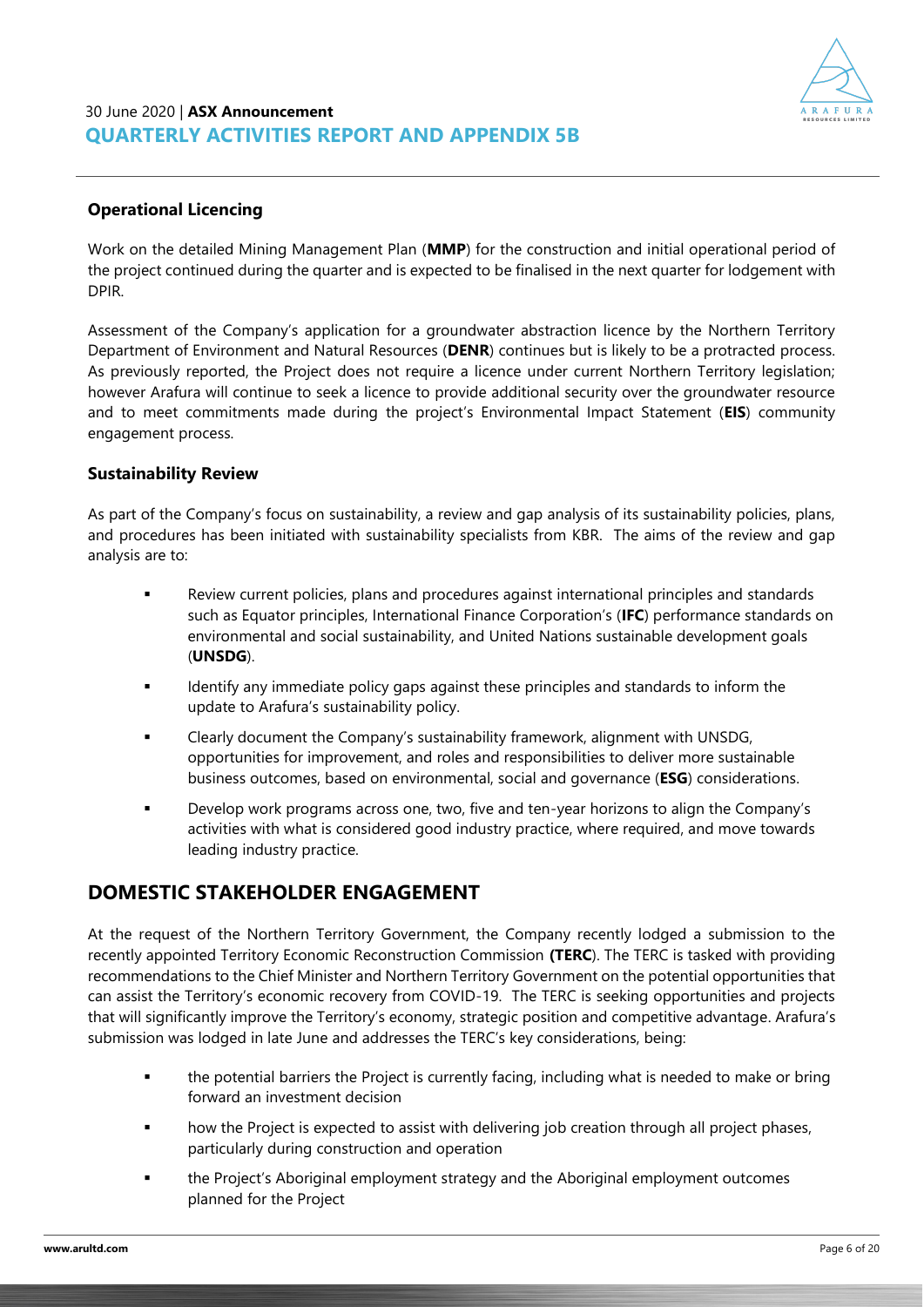

▪ the economic costs and benefits of the Project, including multiplier impacts and opportunities to build the local business ecosystem to support the Project.

The TERC is jointly chaired by the Darwin-born former Chairman and CEO of The Dow Chemical Company, Andrew Liveris, alongside ex-Northern Territory Chief Minister, Paul Henderson. Mr Liveris is also a special adviser to the Prime Minister's National COVID-19 Coordination Commission. Specialist advice to the TERC is being provided by the Northern Territory Government-appointed Team Territory, which counts amongst its members ex-Northern Territory Chief Minister, Clare Martin, and CLC CEO Jo Martin-Jard.

A subordinate Central Australian Economic Reconstruction Commission has also been formed, and Arafura has also provided information to this committee.

# **NDPR OXIDE AND OTHER PRODUCTS**

### **Markets**

China's manufacturing sector and domestic consumption rebounded strongly after the industry restarted in February and has expanded during the last quarter upon recovery in production and consumption. China's automotive manufacturing industry is operating at near capacity and auto sales in the domestic market returned to year on year growth by April. In May, sales increased 15%. The government has incentivised the purchase of new energy vehicles (**NEV**s), with subsidies set to offer a broader set of measures in the coming months to continue sales growth. The rare earth industry and downstream NdFeB magnet manufacturing sector experienced strong demand during the quarter and most facilities were operating at near full capacity during the period to meet demand from domestic and overseas markets.

Whilst China has resumed strong economic activity, the European automotive industry is recovering from COVID-19 lockdown with automotive factories slowly ramping up and vehicle markets on the turn as we get into the second half of the year. European and German stimulus packages offered by central governments will be directed to transitioning the auto sector to e-mobility and generating opportunities throughout the supply chain and initiating strategic sourcing of NdPr used in traction motor drives by leading European OEM's.

End users are motivated to secure a diversified NdPr sourcing strategy in the wake of the pandemic disrupted supply chains and exposure to an overreliance on China for NdPr magnets. China's future actions and attempts to impose restrictions across the supply chain is motivating customers to develop independent ex-China NdPr supply options.

Japan announced a series of measures to address and mitigate potential supply risks and geopolitical instability. The government set aside US\$2.2 billion in its coronavirus economic recovery package to encourage initiatives to bring production back to Japan or diversify into Southeast Asia to reduce dependency on China. For national security reasons, Japan also announced it will stockpile rare earth metals critical to its NEV growth strategy, with the national government assuming direct responsibility.

### **Offtake**

The Company is currently unable to meet end users and financiers in person and continues to engage and communicate via telephone and video conferencing with groups in Japan, Europe, South Korea and China. Despite travel restrictions, the Company has advanced discussions further with offtake and supply chain partners in these targeted regions for supply of NdPr.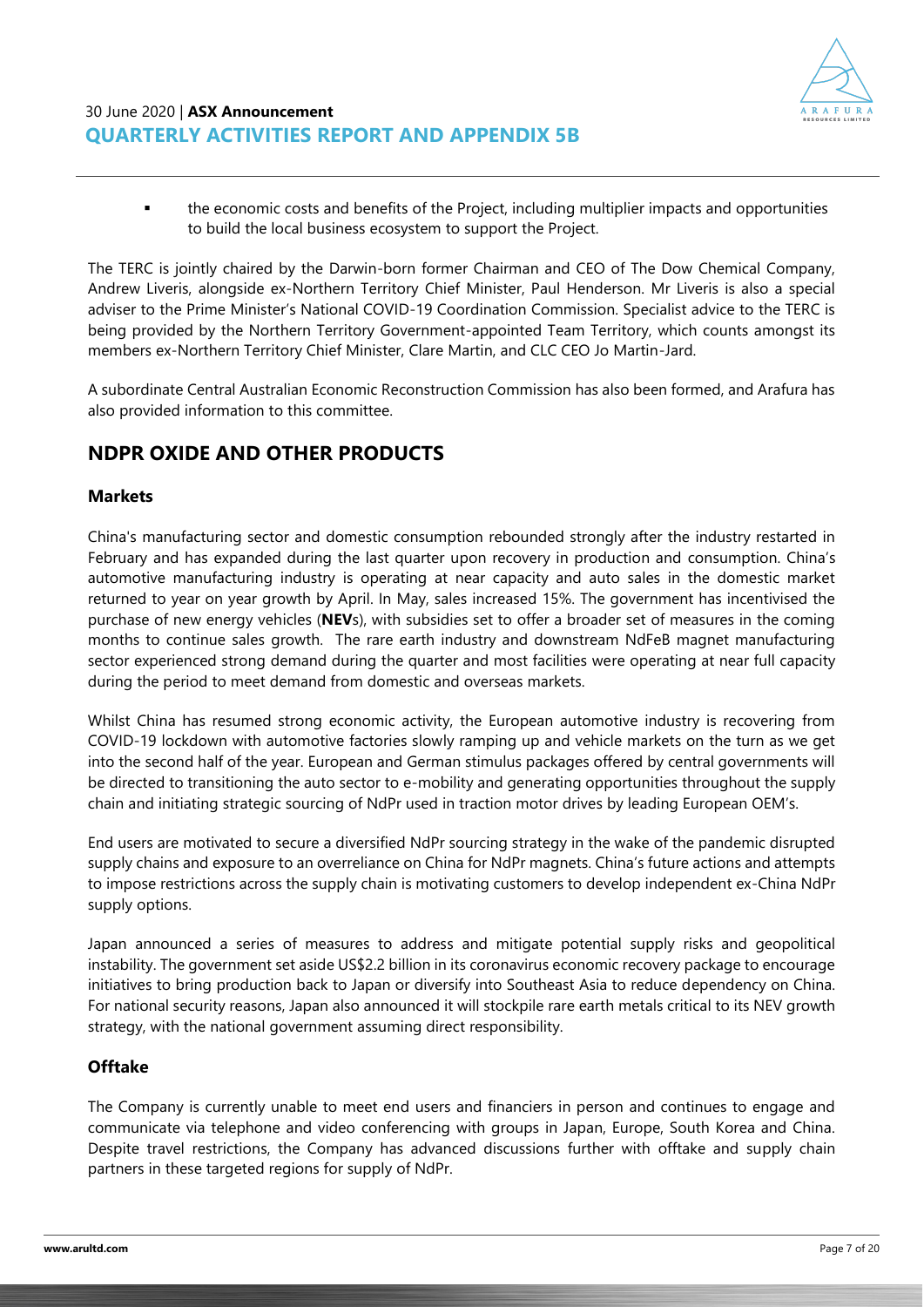

China's dominance as the main supplier of NdPr has placed European end users vulnerable to secured sources of supply to meet sustainable sourcing criteria for their e-mobility plans. Several offtake partners are in discussions with Arafura on how to meet supply and value chain sustainability of NdPr in their electric motors. Sustainable and traceable NdPr supply of the value chain is emerging as a priority for OEMs and discussions continue with various automotive component makers and OEMs towards formalizing agreements. The Company's marketing efforts are aimed at placing a substantial proportion of the Project's planned production of NdPr oxide into binding offtake agreements to support project financing.

Japanese offtake partners are motivated to enter commercial arrangements to secure stable supplies with an additional non-Chinese supplier and extricate itself from dependence on China to reduce supply risk.

Final preparations of high purity NdPr oxide and SEG-HRE carbonate products at ANSTO were completed during the quarter and samples of the finished products are now available for assessment and feedback by potential customers in Arafura's target jurisdictions. Pre-qualification testing of NdPr oxide by key customers in the regional markets of Japan, South Korea, Europe and China removes barriers to product validation and establishes Arafura's authenticity as a future sustainable supplier.

The Company continues negotiating commercial terms with a rare earth metal processor for toll conversion of Nolans NdPr oxide to metal and this supply chain partner is becoming increasingly important in response to requests by European end users for delivery of NdPr metal via a non-Chinese supply chain.

### **NdPr Market**

The price of NdPr oxide on an ex-works China basis rebounded over the last quarter after reaching a low of US\$37/kg before finishing at US\$41/kg at the end of the quarter (Figure 3). After an extended shutdown during February, the rare earths industry and downstream manufacturing recovered strongly during the last quarter and has maintained operational output under difficult rare earths trading conditions. In June, China Northern Group formally increased the price of NdPr oxide to US\$44/kg and subsequently NdPr price increased during the month of June and remains in an upward trend during the beginning of Q3 CY2020, exacerbated by rising tensions between China and many of its major trading partners over a range of geostrategic issues.

Downstream manufacturing activity in China remained strong during the quarter compared to ROW operations and the automotive industry remains the biggest demand driver for magnets within China operating nearly at 90% capacity. On the other hand, oversees demand for rare earths and magnets has declined in the latter part of the quarter after strong buying from overseas customers from a backlog of orders. Magnet demand in the middle of the quarter recovered and exports to Germany were at 2019 levels.

China's exports of rare earths rebounded from lower business activity last quarter with strong exports totalling 5,551 tonnes in March. Since the initial recovery phase, May has shown a reversal in shipments and rare earth exports of 2,865 tonnes were reported in May by Asian Metal. Chinese rare earth exports are expected to remain under pressure as key consuming industries in Europe, Japan and South Korea are impacted by COVID-19.

Operating rates of Chinese rare earth producers are averaging above 75% including the southern heavy rare earth operators in Fujian and Guangdong. Limited availability of ion absorption ores and resource restrictions place a heavy reliance on the importation of rare earths from Myanmar.

China sources NdPr from jurisdictions like Malaysia, Africa, Myanmar, Australia and the USA. These have been unaffected by the disruptions and the Chinese government removed the 25% import tariff on U.S. imports during the quarter encouraging the increase in concentrates to feed the Chinese value chain.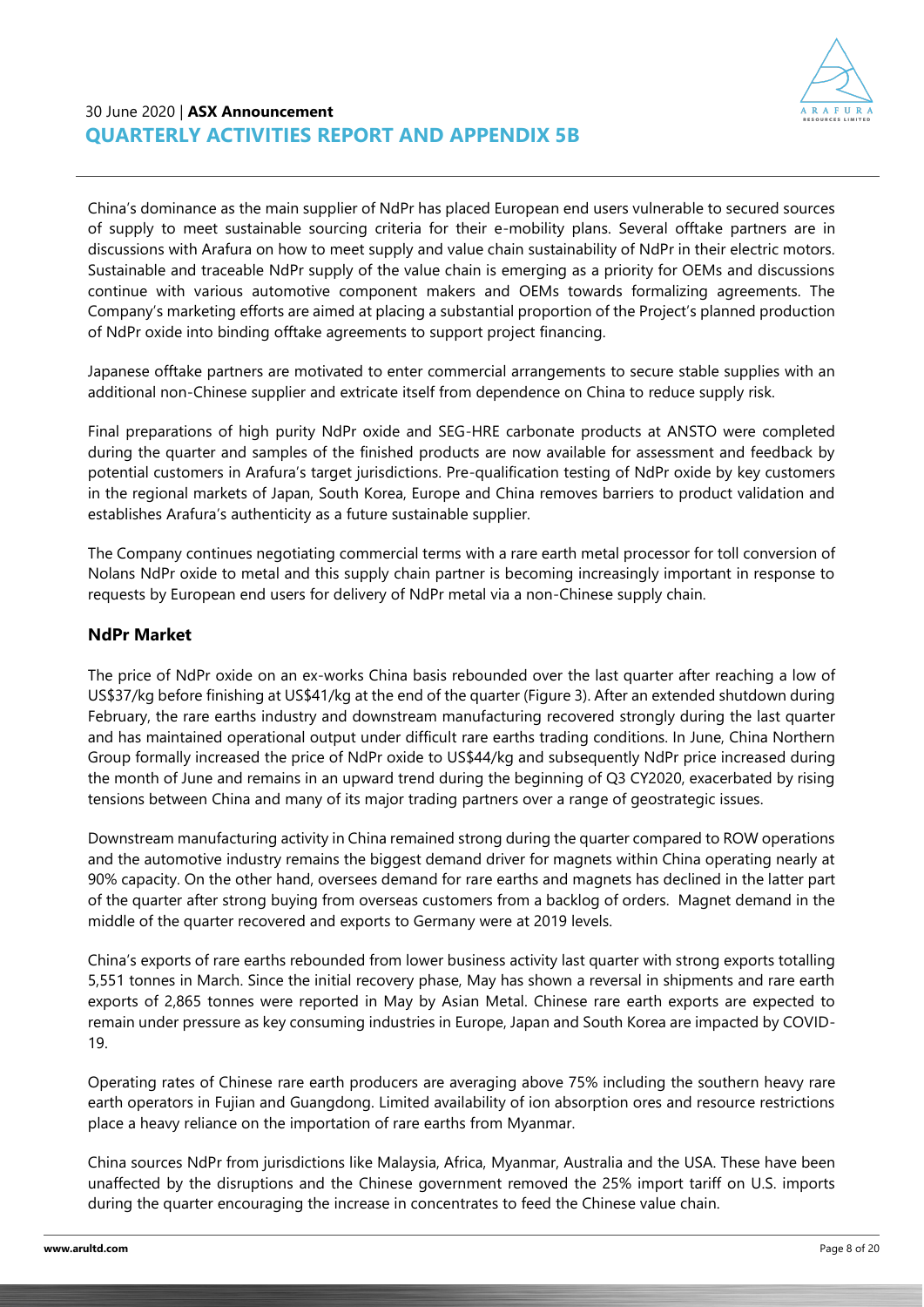

The outlook for NdPr prices in Q3 CY2020 will be impacted by Chinese government policy and the continued trade tension between the USA and China including other advanced jurisdictions.

In the coming months, the long-term outlook for NdFeB magnet consumption is positive with Chinese policy geared to support NEVs. Changes to NEV subsidies in 2020 to support the market will improve the expected demand for magnets that use NdPr oxide.

Rare earth policy on mining and separation quotas in the first half of 2020 was issued totalling 66,000 tonnes and 63,500 tonnes respectively. Rare earth quotas for the second half of 2020 have not increased and Ministry of Industry and Information Technology (**MIIT**) has provided no guidance on lifting official rare earth mining output quota for the second half of 2020.



#### **Figure 3 - NdPr Oxide Price | EXW China inclusive, converted to US\$**

### **CHINA – NEW ECONOMY**

For China, programs and initiatives that provide it with an edge over developed economies are critical to transforming and rebalancing its economy to compete with the global economic leaders including the USA, Japan, Europe and South Korea. Central to this process is the *Made in China 2025 strategy* which includes transforming itself to the world's dominant producer of EVs by both quantity and quality. This strategy has created increased scrutiny of its business practices and Central Government policy, so sensibly there has been decreased formal reference to the strategy by China's key political figures. These issues aside, the *Made in China 2025 strategy* has dual benefits of value adding and leveraging its existing value chains (including NdPr) as well as resulting in better environmental outcomes.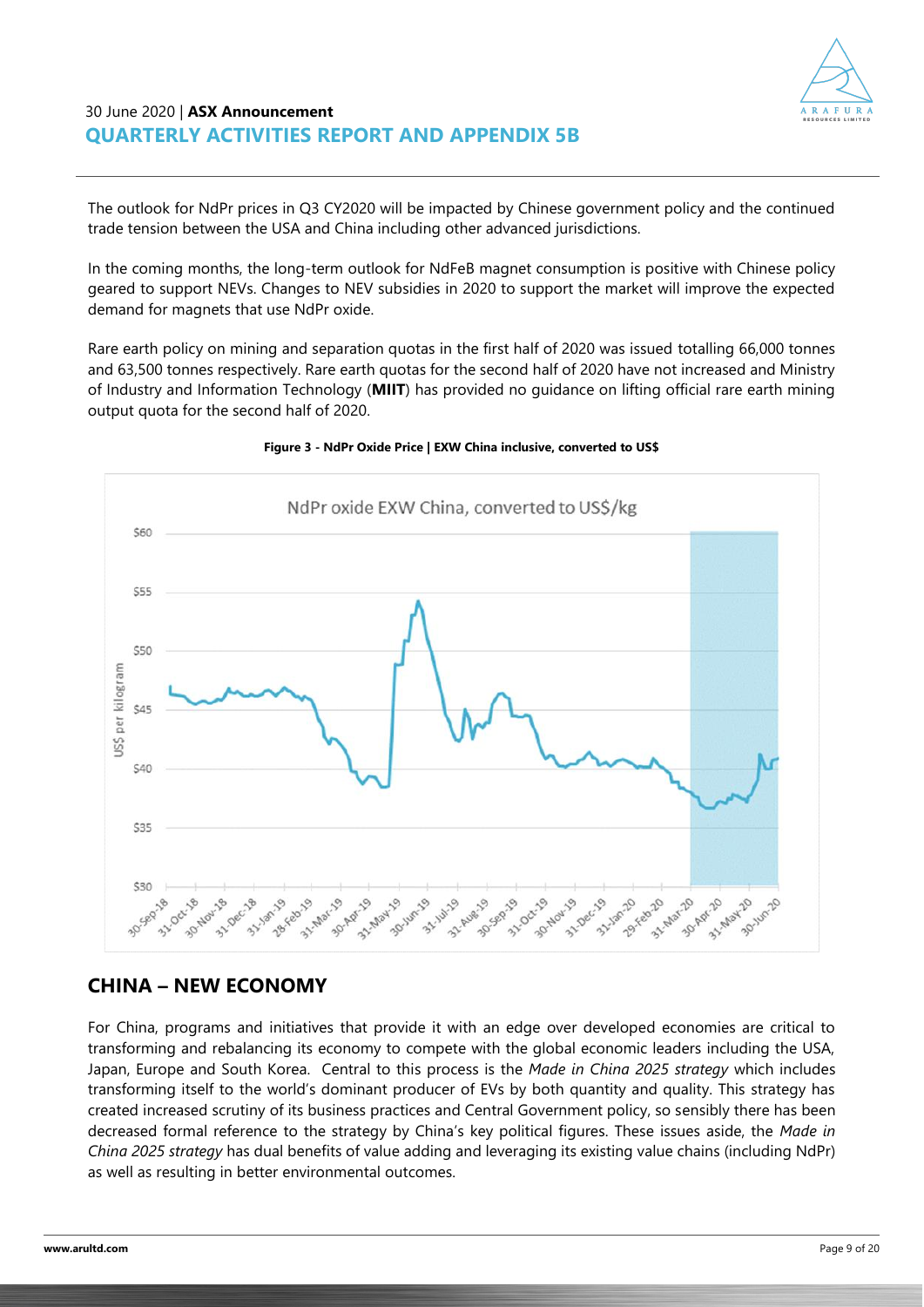

These "new economy" programs favour downstream investment, innovation and leveraging of natural resources to enable China to compete more effectively with the global economic leaders. Centralised policy making has enabled the Government to more effectively position the Chinese economy to align with its initiatives. One clear example is China's ability to ramp up and direct research and development (**R&D**) efforts, so these are aligned with centralised goals. Figure 4 shows the investment and effort by China in its R&D focus through the uptick in patent applications filed and provides a comparison with the key developed economies with which it will compete for manufacturing share of EVs.





Just as China has leveraged its intellectual property resources to help achieve its new economy objectives it has also looked to gain from its dominant position in the rare earths value chain to achieve the same objectives. The U.S.-China trade war and more recently the COVID-19 epidemic has placed greater emphasis on supply chains for critical materials, including cobalt, lithium and rare earths. For rare earths there are more specific concerns around supply chains for magnet feed materials including NdPr, dysprosium and terbium. In some instances, critical material supply chains are characterised by monopolies, protectionist policies and dominant market positions held by state owned enterprises. Participants in these markets often work to manage prices and supply chains to create significant barriers for new entrants and a market that disincentivises new investment. For single source supply chains, the COVID-19 epidemic has provided a window to the future for potential disruption through market failure and dysfunctional supply chains.

To overcome the future supply disruption risks, other economies will need to find ways to encourage new supply of raw materials and investment in integrated supply chains, including processors and downstream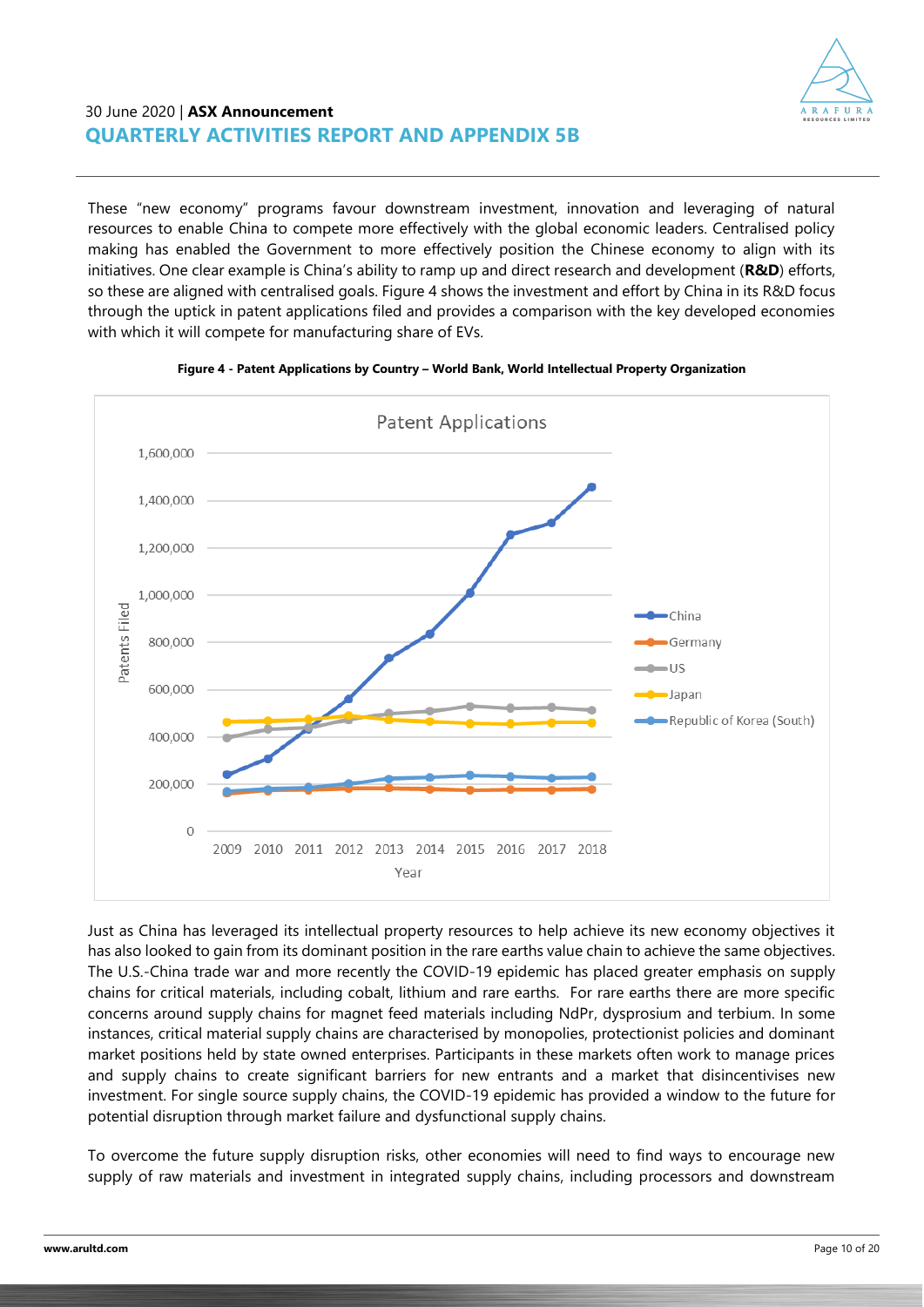

manufacturers. Arafura expects these initiatives will be central to the offtake and project funding requirements for the Nolans Project.

### **PROJECT FUNDING**

Arafura continued to progress its engagement with key banks, advisor groups and Export Credit Agencies (**ECA**) through video and teleconferencing. Although not as effective as face to face meetings, video and teleconferencing has provided greater flexibility in arranging meetings with groups across multiple time zones of Europe, Japan, South Korea and the U.S. Recent geopolitical events including the China–US trade war and COVID-19 has seen economies reassess their supply chain risk for critical raw materials. Arafura believes the government mandated ECAs through direct loans and guarantees will be central to COVID-19 stimulus measures which have a significant focus on critical material supply chains.

A paper prepared by the European Commission in May identified that in transitioning to climate-neutrality the current reliance on fossil fuels will be replaced with a reliance on other non-energy raw materials and identified increasing global competition for supply becoming more intense. The Commission identified the need for a new "Action Plan on Critical Raw Materials" to improve supply chains for e-mobility, batteries, renewable energies, pharmaceuticals, aerospace, defence and digital applications. To achieve this the Commission identified "Europe must focus on enhancing its strategic autonomy, economic security and potential for job creation. The Commission is proposing a new **Strategic Investment Facility** to support cross-border investments to help strengthen and build European strategic value chains."

In May, the Japan Oil, Gas and Metals National Corporation (**JOGMEC**) released a Deloitte report commissioned to examine critical mineral supply risks for Japan and the U.S. This paper is available on the JOGMEC website and the executive summary has been translated to English. JOGMEC identifies 60% of rare earths consumed in Japan are imported from China, with neodymium and dysprosium used in the manufacture of magnets for automotive and robotics manufacturing. These rare earths are identified as being "vital in maintaining Japan's manufacturing competitiveness". The report examines U.S. rare earth demand and potential risks in U.S. supply chains. The JOGMEC paper also examines multi-lateral supply chain solutions for NdPr (and heavy rare earth) metal sourced from U.S. and Australian rare earth oxides for the manufacture of magnets in Japan for supply to the U.S. for EV and aircraft manufacture.

Feedback from the Company's project funding engagement affirms the view that Nolans, as an Australian domiciled NdPr project, is a strategic geopolitical asset. Arafura is working to leverage this significant attribute and its market sounding has identified close alignment with the ECA mandates of enabling EV manufacturing and renewable energy. There is consensus that EV manufacturing and renewable energy will be a significant focus of the COVID-19 stimulus in Europe, Japan and South Korea. In these same jurisdictions there is also an increased desire to diversify supply chain dependence for critical raw materials.

With strong links identified between Nolans NdPr offtake and project funding strategies, Arafura continues to progress its project funding discussions, targeting ECA tied and untied loan facilities in conjunction with Export Finance Australia (**EFA**) and the Northern Australia Infrastructure Facility (**NAIF**). Arafura's debt led strategy aims to leverage the "halo effect" of the ECA backed debt structure to attract project equity on an improved valuation basis.

Arafura noted there has been significant and emerging interest in critical material supply chains for EV manufacturing in Europe. As Arafura personnel have been unable to travel and in order to maintain traction with offtake discussion, ECA and bank engagement, Arafura appointed a German-based advisory firm with specific experience in business strategy, economics, media and policy. The advisor has now been briefed on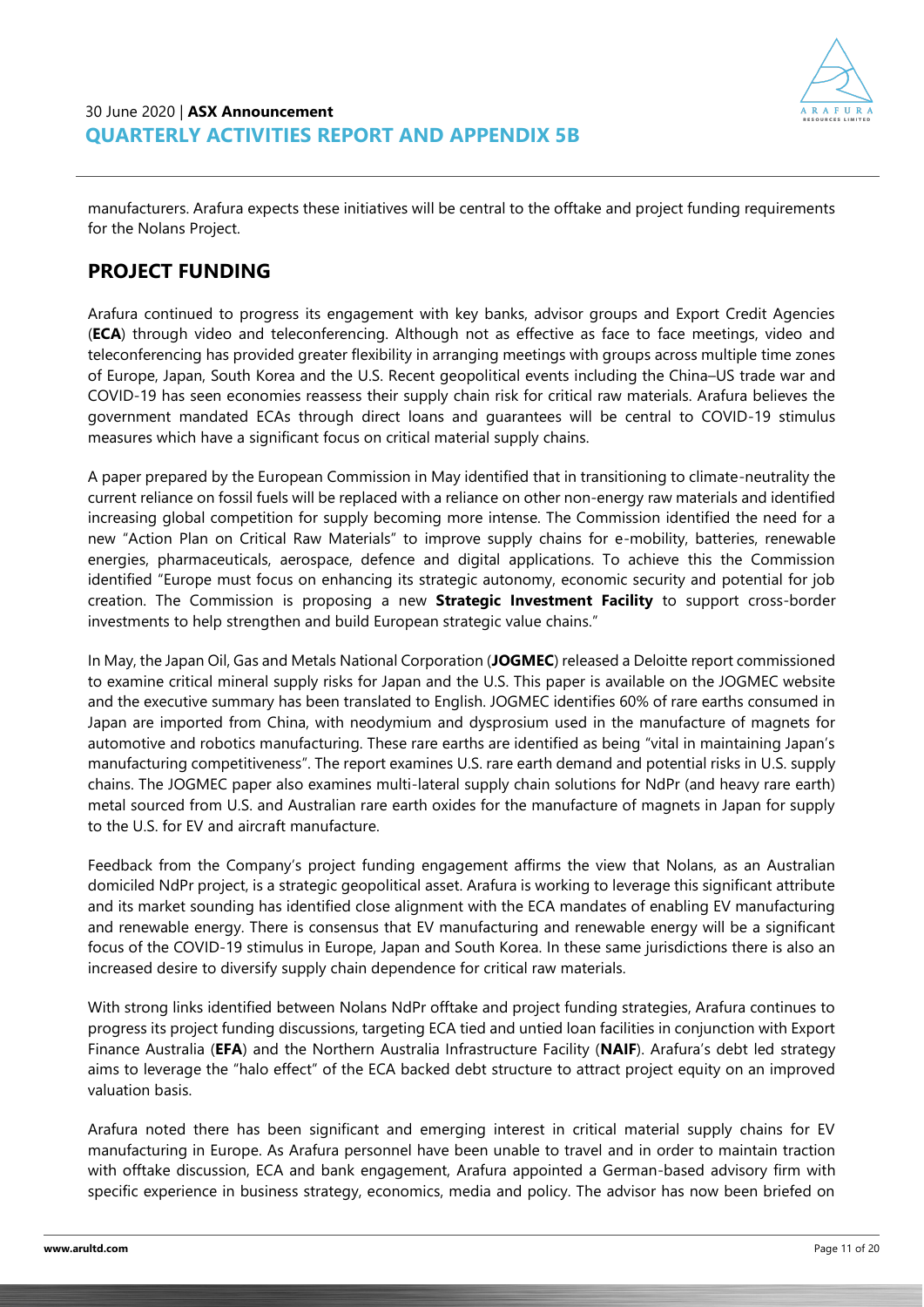

the Company's offtake and funding strategy and during the quarter commenced work on behalf of Arafura. This consultant will work in conjunction with the Company's direct and ongoing engagement and with other existing consultants in Europe and Japan.

# **CORPORATE**

### **Cash Position**

Arafura had \$22.8 million in cash reserves at 30 June 2020 following the completion of a \$7 million share placement. This strong financial position has enabled the Company to continue to advance the Nolans Project notwithstanding the business interruptions arising from the COVID-19 pandemic; however, the Company remains prudent in its engagement with consultants and contractors to ensure it remains flexible to any changes in market conditions.

For the quarter ended 30 June 2020, average monthly cash expenditure was \$1.4 million compared with \$944,000 for the 31 March 2020 quarter. The monthly average for the quarter increased because of the continuation of workstreams despite COVID-19 and includes capital raising costs.

#### **Capital Raising complete**

In June, the Company completed a \$7 million share placement with strong support from domestic and offshore institutional investors. The placement was completed at an issue price of \$0.062 per share and 112,903,226 fully paid ordinary shares were issued. Funds raised from the placement are being used to undertake early engineering works for pre-FEED, execution readiness activities and for general working capital purposes.

#### **Corporate Governance review**

The Company has completed a review of its Corporate Governance Manual in line with the new ASX Corporate Governance Principles and Recommendations 4th edition. The Company will be expected to measure its governance practices against the recommendations in the 4th edition from 1 July 2020 for the financial year ended 30 June 2021. The key charters and policies are available on the Company's website at www.arultd.com.

#### **Office relocations**

In May, the Company changed its registered office and principle place of business to Level 6, 432 Murray Street Perth WA 6000.

The Company has also recently signed a lease for new office premises in Darwin at Unit 34, 119 Reichardt Road in Winnellie.

#### **COVID-19**

In early January 2020, the World Health Organisation (**WHO**) was notified of the COVID-19 virus and a pandemic was declared by mid-March 2020 after it was confirmed human-to-human transmission can occur. The Company has diligently monitored the status of COVID-19 and the State/Territory and Australian Government's advice around social distancing and travel restrictions. Staff and contractors were kept informed of any updates to procedures to align with current recommendations. Following a risk assessment, Arafura's Perth-based staff and contractors worked from home between 23 March and 11 May, while Darwin-based staff continued to operate from the Darwin office throughout this period.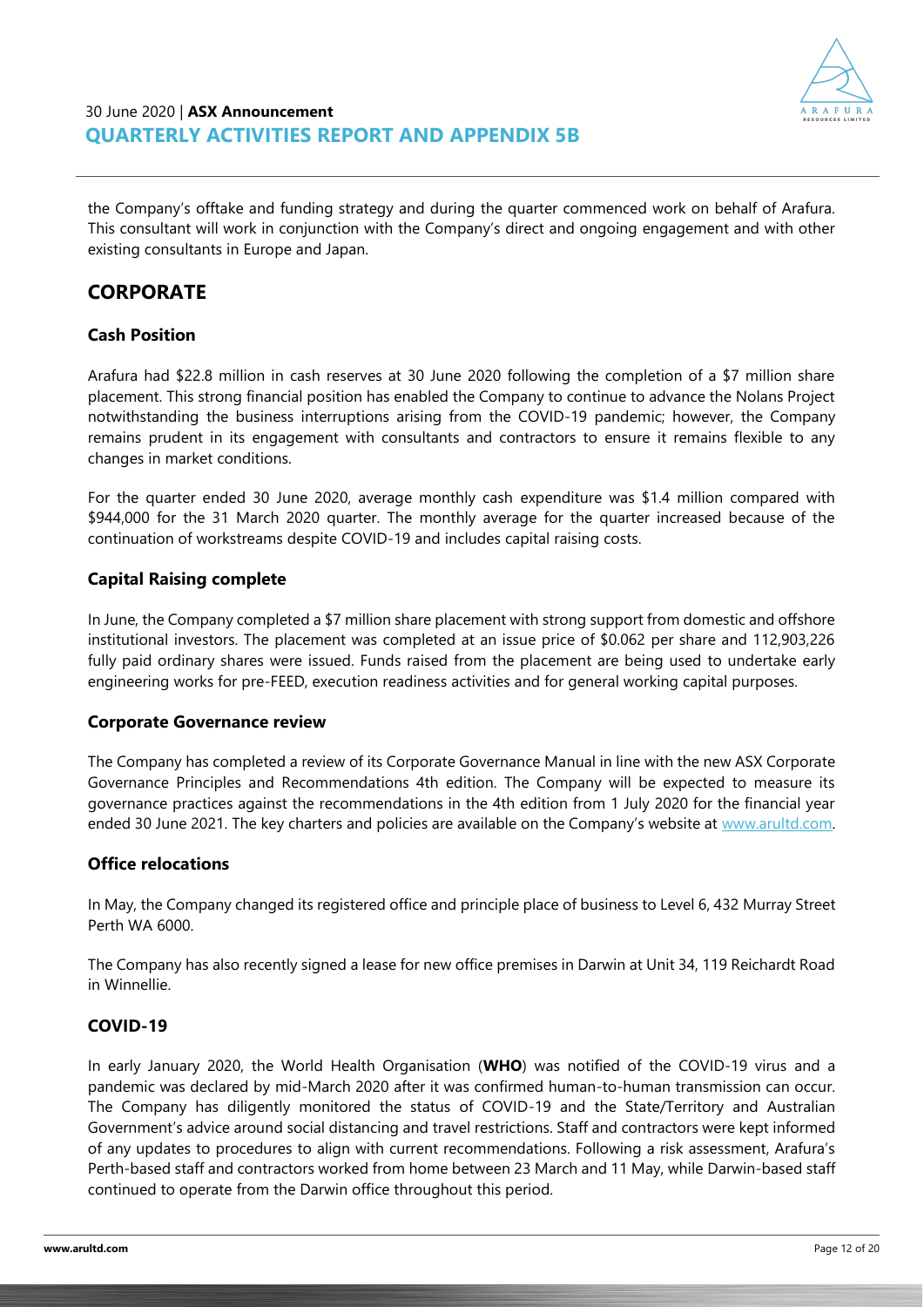

The Company has endeavoured to mitigate impact on productivity during this time, with customer offtake and funding engagement during the quarter continuing via voice and video conferencing technology. The Company continues to progress project development but manages its workstreams to allow it to adapt to any change in market conditions.

### **Nolans Project Exploration Results, Mineral Resources and Ore Reserves**

The information in this report that relates to Exploration Results was released in an announcement dated 9 March 2020 (Drilling Confirms Deep Extensions to Mineralization) and was completed in accordance with the guidelines of the JORC Code (2012). The information in this report that relates to Mineral Resources was released in an ASX announcement dated 7 June 2017 (Detailed Resource Assessment Completed) and was completed in accordance with the guidelines of the JORC Code (2012). The information in this report that relates to Ore Reserves was released in an ASX announcement dated 16 March 2020 (Major Increase in Mine Life for the Nolans Project) and was completed in accordance with the guidelines of the JORC Code (2012).

Arafura confirms that it is not aware of any new information or data that materially affects the information included in these original market announcements and that all material assumptions and technical parameters underpinning the estimates in the original market announcements continue to apply and have not materially changed. Arafura confirms that the form and context in which the Competent Person's findings are represented have not been materially modified from the original market announcements.

| Resources        | Tonnes (m) |     |    | <b>Rare Earths Treo %   Phosphate P2O5 %   NdPr Enrichment %</b> |
|------------------|------------|-----|----|------------------------------------------------------------------|
| <b>Measured</b>  | 4.9        | 32  | 13 | 26.1                                                             |
| <b>Indicated</b> | 30         |     | 12 | 26.4                                                             |
| <b>Inferred</b>  | 21         |     | 10 | 26.5                                                             |
| <b>TOTAL</b>     | 56         | 2.6 |    | 26.4                                                             |

#### **Mineral Resources**

*As announced on 7 June 2017. 1.0% TREO cut-off grade. Numbers may not compute exactly due to rounding. "NdPr enrichment" is the proportion of TREO comprising Nd2O3 and Pr6O11.*

#### **Ore Reserves**

| <b>Resources</b> | Tonnes (m) |     |    | Rare Earths Treo %   Phosphate P2O5 %   NdPr Enrichment % |
|------------------|------------|-----|----|-----------------------------------------------------------|
| <b>Proved</b>    | 5.0        | 3.0 | 13 | 26.2                                                      |
| <b>Probable</b>  | 24.6       | 28  | 13 | 26.5                                                      |
| <b>TOTAL</b>     | 29.5       | эq  | 13 | 26.4                                                      |

*As announced on 16 March 2020. Numbers may not compute exactly due to rounding. "NdPr enrichment" is the proportion of TREO comprising Nd2O3 and Pr6O11.*

#### **Production Targets and Forecast Financial Information**

The information in this report that relates to production targets and forecast financial information is derived from an ASX announcement dated 16 March 2020 (Major Increase in Mine Life for the Nolans Project). Arafura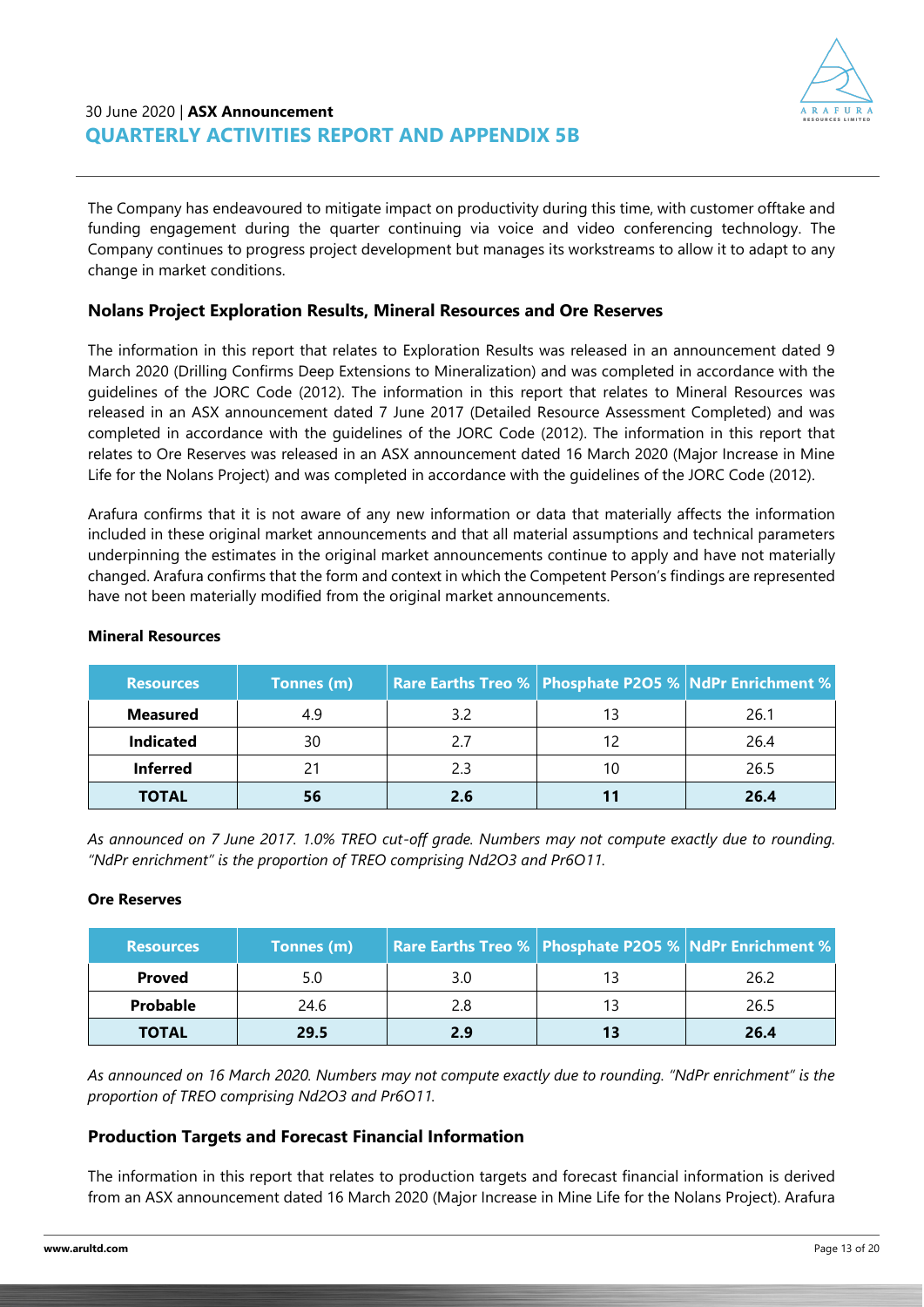

confirms that all material assumptions underpinning the production target and forecast financial information derived from production targets set out in the announcement released on 16 March 2020 (including the cost and pricing assumptions referred to in the Company's 16 March 2020 announcement that were used in the DFS and which are set out in the Company's ASX Announcement dated 7 February 2019 (Nolans Project Definitive Feasibility Study)), continue to apply and have not materially changed.

### **Forward Looking Statements**

This report includes forward-looking statements. These statements relate to the Company's expectations, beliefs, intentions or strategies regarding the future. These statements can be identified by the use of words like "will", "progress", "anticipate", "intend", "expect", "may", "seek", "towards", "enable" and similar words or expressions containing same.

The forward-looking statements reflect the Company's views and assumptions with respect to future events as of the date of this announcement and are subject to a variety of unpredictable risks, uncertainties, and other unknowns. Actual and future results and trends could differ materially from those set forth in such statements due to various factors, many of which are beyond our ability to control or predict. Given these uncertainties, no one should place undue reliance on any forward-looking statements attributable to the Company, or any of its affiliates or persons acting on its behalf. The Company does not undertake any obligation to update or revise any forward-looking statements, whether as a result of new information, future events or otherwise. Neither the Company nor any other person, gives any representation, warranty, assurance, nor will guarantee that the occurrence of the events expressed or implied in any forward-looking statement will actually occur. To the maximum extent permitted by law, the Company and each of its advisors, affiliates, related bodies corporate, directors, officers, partners, employees and agents disclaim any responsibility for the accuracy or completeness of any forward-looking statements whether as a result of new information, future events or results or otherwise.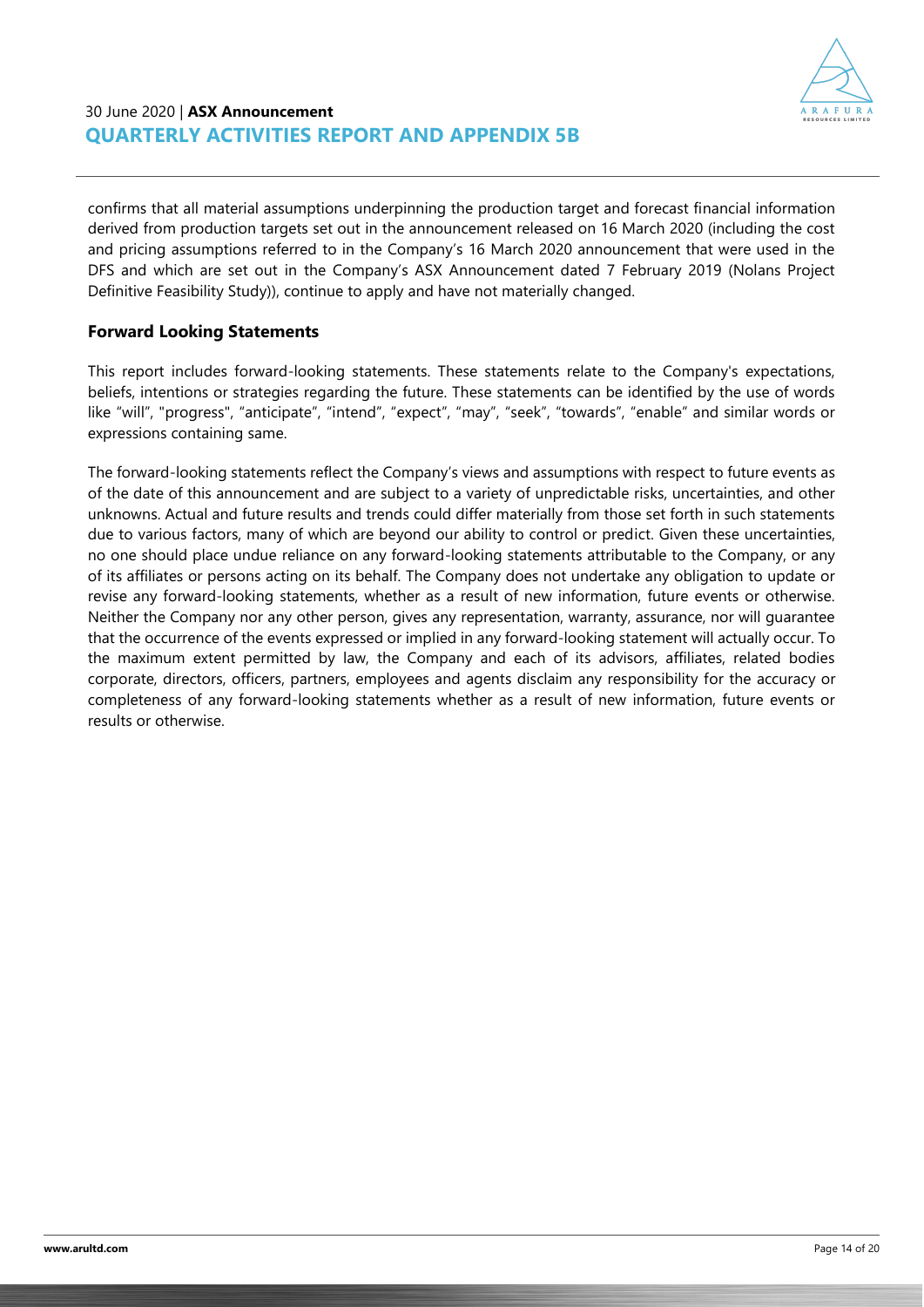

### **APPENDIX 5B**

**Mining exploration entity and oil and gas exploration entity quarterly report**

| <b>Name of entity</b> |                                   |
|-----------------------|-----------------------------------|
| Arafura Resources Ltd |                                   |
| <b>ABN</b>            | Quarter ended ("current quarter") |
| 22 080 933 455        | 30 June 2020                      |

| <b>Consolidated statement of cash flows</b> |                                                   | <b>Current quarter</b><br>\$A'000 | <b>Year to date</b><br>(12 months)<br>\$A'000 |  |
|---------------------------------------------|---------------------------------------------------|-----------------------------------|-----------------------------------------------|--|
| 1.                                          | <b>Cash flows from operating activities</b>       |                                   |                                               |  |
| 1.1                                         | Receipts from customers                           |                                   |                                               |  |
| 1.2                                         | Payments for                                      |                                   |                                               |  |
|                                             | (a) exploration & evaluation                      |                                   |                                               |  |
|                                             | (b) development                                   |                                   |                                               |  |
|                                             | (c) production                                    | $\overline{\phantom{a}}$          | $\qquad \qquad \blacksquare$                  |  |
|                                             | (d) staff costs                                   | (473)                             | (1,630)                                       |  |
|                                             | (e) administration and corporate costs            | (334)                             | (1, 771)                                      |  |
| 1.3                                         | Dividends received (see note 3)                   |                                   |                                               |  |
| 1.4                                         | Interest received                                 | 47                                | 324                                           |  |
| 1.5                                         | Interest and other costs of finance paid          | (9)                               | (11)                                          |  |
| 1.6                                         | Income taxes paid                                 |                                   |                                               |  |
| 1.7                                         | Government grants and tax incentives              | 66                                | 303                                           |  |
| 1.8                                         | Other (provide details if material)               |                                   |                                               |  |
| 1.9                                         | Net cash from / (used in) operating<br>activities | (703)                             | (2,785)                                       |  |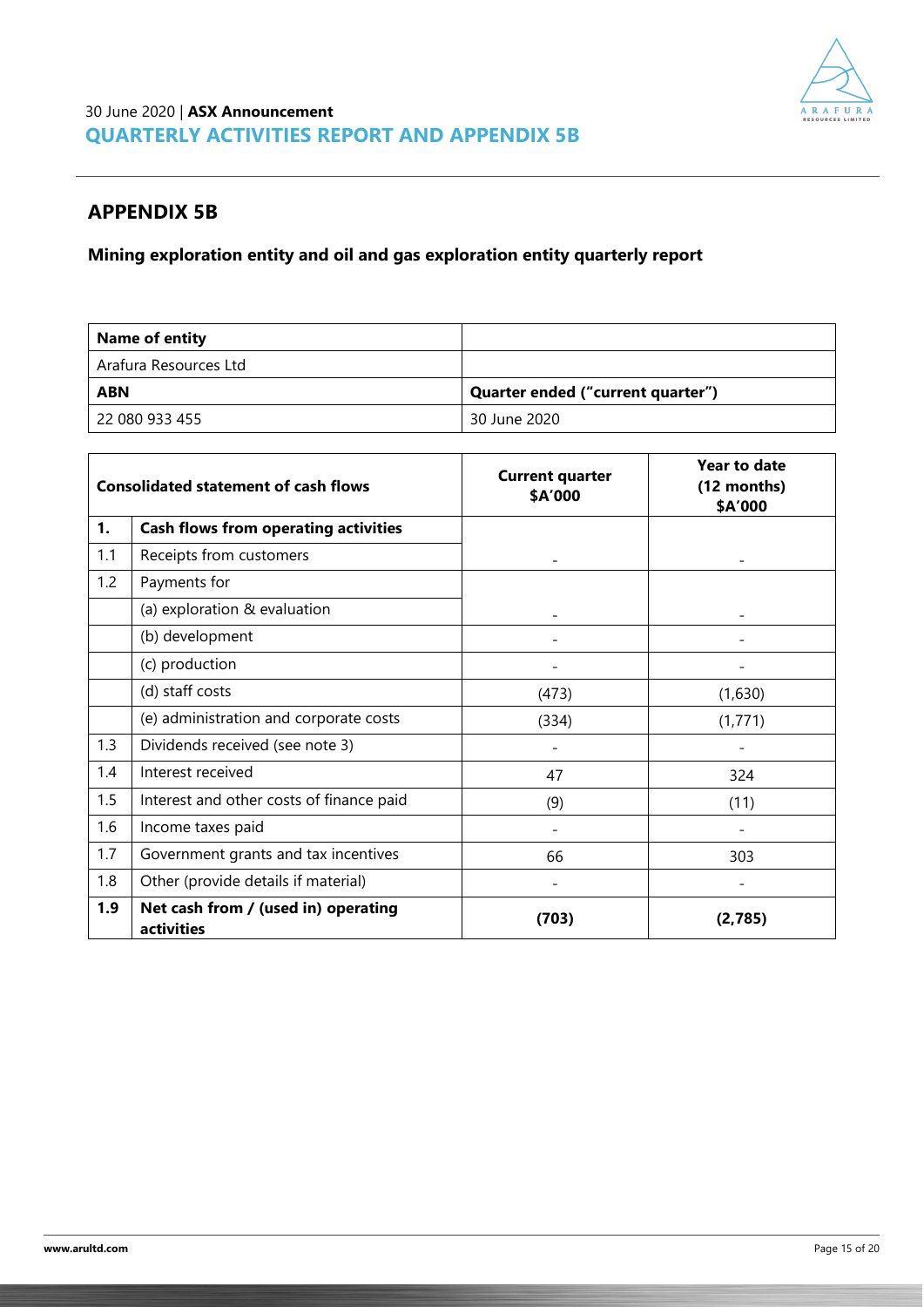

| 2.  | <b>Cash flows from investing activities</b>       |          |         |
|-----|---------------------------------------------------|----------|---------|
| 2.1 | Payments to acquire:                              |          |         |
|     | (a) entities                                      |          |         |
|     | (b) tenements and bonds                           | (32)     | (65)    |
|     | (c) property, plant and equipment                 | (11)     | (43)    |
|     | (d) exploration and evaluation                    | (3,051)  | (9,180) |
|     | (e) investments                                   |          |         |
|     | (f) other non-current assets                      | (117)    | (117)   |
| 2.2 | Proceeds from the disposal of:                    |          |         |
|     | (a) entities                                      |          |         |
|     | (b) tenements                                     |          |         |
|     | (c) property, plant and equipment                 |          |         |
|     | (d) investments                                   |          |         |
|     | (e) other non-current assets                      | 96       | 96      |
| 2.3 | Cash flows from loans to other entities           |          |         |
| 2.4 | Dividends received (see note 3)                   |          |         |
| 2.5 | Other (R&D refund - capitalised portion)          |          | 1,278   |
| 2.6 | Net cash from / (used in) investing<br>activities | (3, 115) | (8,031) |

| 3.   | <b>Cash flows from financing activities</b>                                                |       |         |
|------|--------------------------------------------------------------------------------------------|-------|---------|
| 3.1  | Proceeds from issues of equity securities<br>(excluding convertible debt securities)       | 7,000 | 30,246  |
| 3.2  | Proceeds from issue of convertible debt<br>securities                                      |       |         |
| 3.3  | Proceeds from exercise of options                                                          |       |         |
| 3.4  | Transaction costs related to issues of equity<br>securities or convertible debt securities | (460) | (2,011) |
| 3.5  | Proceeds from borrowings                                                                   |       |         |
| 3.6  | Repayment of borrowings                                                                    |       |         |
| 3.7  | Transaction costs related to loans and<br>borrowings                                       |       |         |
| 3.8  | Dividends paid                                                                             |       |         |
| 3.9  | Other (repayment of lease liabilities)                                                     | (46)  | (46)    |
| 3.10 | Net cash from / (used in) financing<br>activities                                          | 6,494 | 28,189  |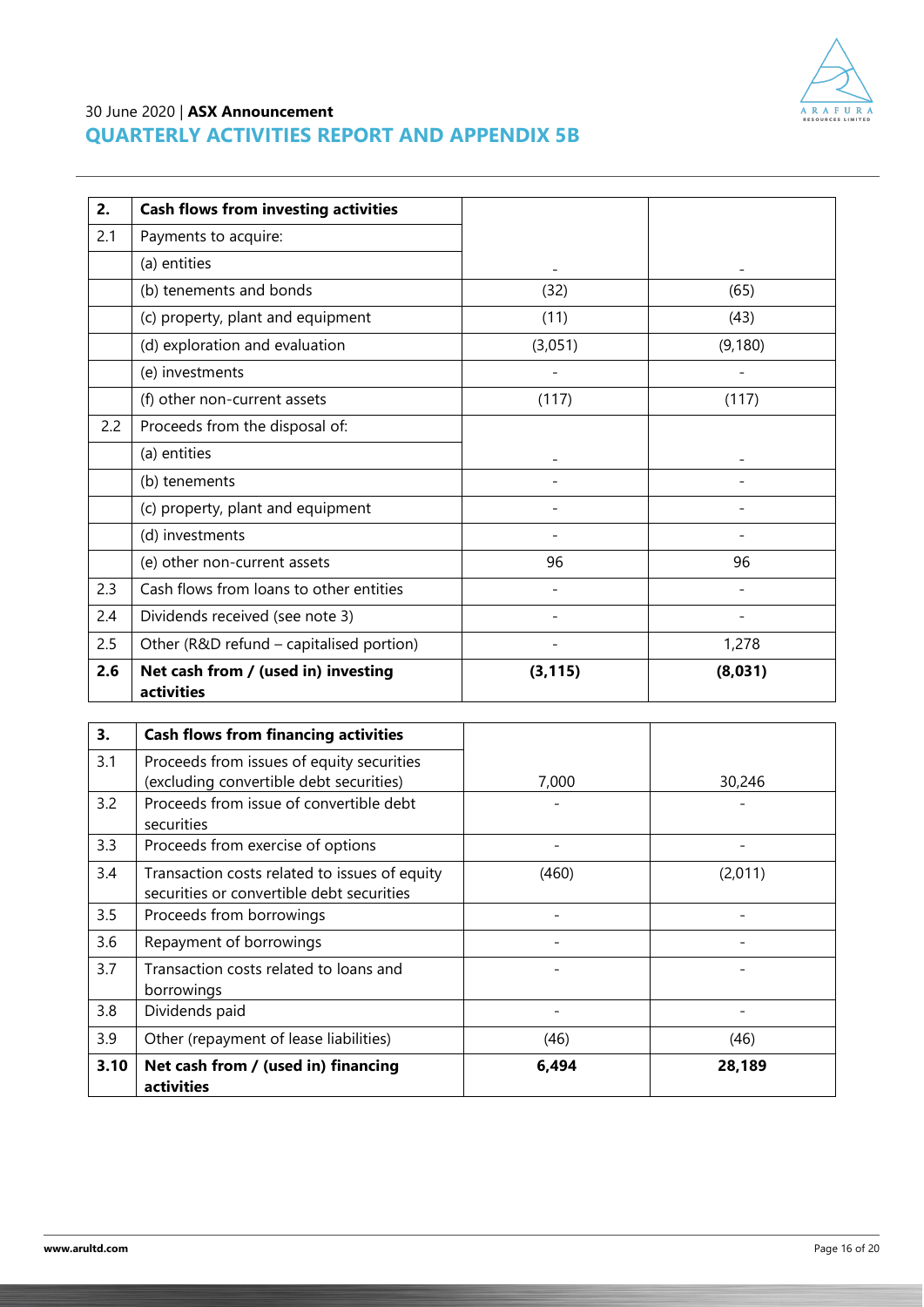

| 4.  | Net increase / (decrease) in cash and cash<br>equivalents for the period |          |         |
|-----|--------------------------------------------------------------------------|----------|---------|
| 4.1 | Cash and cash equivalents at beginning of<br>period                      | 20,095   | 5,398   |
| 4.2 | Net cash from / (used in) operating activities<br>(item 1.9 above)       | (703)    | (2,785) |
| 4.3 | Net cash from / (used in) investing activities<br>(item 2.6 above)       | (3, 115) | (8,031) |
| 4.4 | Net cash from / (used in) financing activities<br>(item 3.10 above)      | 6,494    | 28,189  |
| 4.5 | Effect of movement in exchange rates on<br>cash held                     |          |         |
| 4.6 | Cash and cash equivalents at end of period                               | 22,771   | 22,771  |

| 5.  | <b>Reconciliation of cash and cash</b><br>equivalents                                                                       | <b>Current quarter</b><br>\$A'000 | <b>Previous quarter</b><br>\$A'000 |  |
|-----|-----------------------------------------------------------------------------------------------------------------------------|-----------------------------------|------------------------------------|--|
|     | at the end of the quarter (as shown in the<br>consolidated statement of cash flows) to the<br>related items in the accounts |                                   |                                    |  |
| 5.1 | Bank balances                                                                                                               | 1,845                             | 279                                |  |
| 5.2 | Call deposits                                                                                                               | 20,926                            | 19,816                             |  |
| 5.3 | Bank overdrafts                                                                                                             |                                   |                                    |  |
| 5.4 | Other (provide details)                                                                                                     |                                   |                                    |  |
| 5.5 | Cash and cash equivalents at end of<br>quarter (should equal item 4.6 above)                                                | 22,771                            | 20,095                             |  |

| 6.  | Payments to related parties of the entity and their associates                                                                                             | <b>Current quarter</b><br>\$A'000 |
|-----|------------------------------------------------------------------------------------------------------------------------------------------------------------|-----------------------------------|
| 6.1 | Aggregate amount of payments to related parties and their associates<br>included in item 1                                                                 | (190)                             |
| 6.2 | Aggregate amount of payments to related parties and their associates<br>included in item 2                                                                 |                                   |
|     | Note: if any amounts are shown in items 6.1 or 6.2, your quarterly activity report must include a description<br>of, and an explanation for, such payments |                                   |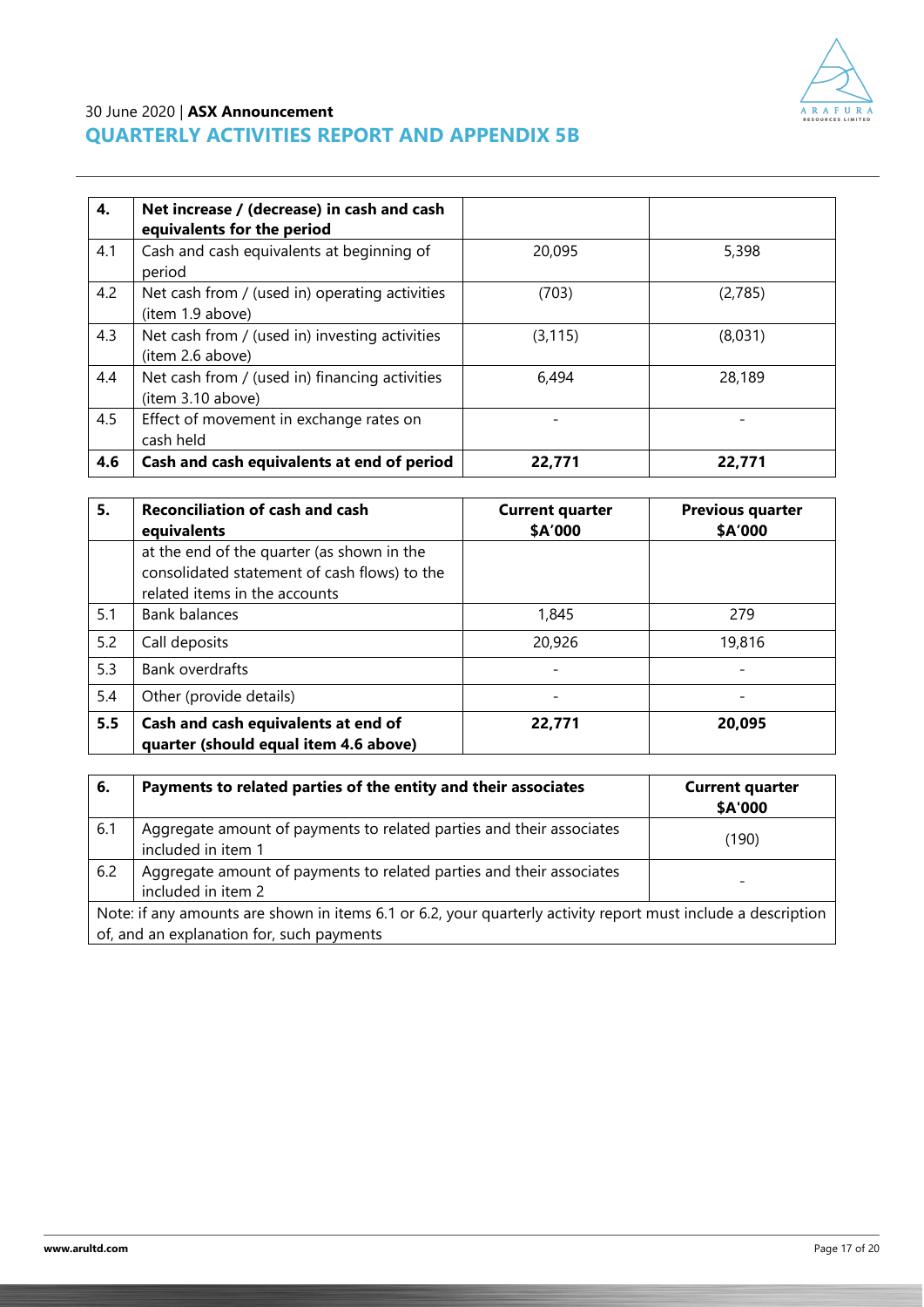

| $\overline{7}$ . | <b>Financing facilities</b><br>Note: the term "facility' includes all forms of<br>financing arrangements available to the<br>entity.<br>Add notes as necessary for an understanding<br>of the sources of finance available to the<br>entity.                                                                                                         | <b>Total facility amount</b><br>at quarter end<br>\$A'000 | Amount drawn at<br>quarter end<br>\$A'000 |  |  |  |
|------------------|------------------------------------------------------------------------------------------------------------------------------------------------------------------------------------------------------------------------------------------------------------------------------------------------------------------------------------------------------|-----------------------------------------------------------|-------------------------------------------|--|--|--|
| 7.1              | Loan facilities                                                                                                                                                                                                                                                                                                                                      |                                                           |                                           |  |  |  |
| 7.2              | Credit standby arrangements                                                                                                                                                                                                                                                                                                                          |                                                           |                                           |  |  |  |
| 7.3              | Other (please specify)                                                                                                                                                                                                                                                                                                                               |                                                           |                                           |  |  |  |
| 7.4              | <b>Total financing facilities</b>                                                                                                                                                                                                                                                                                                                    |                                                           |                                           |  |  |  |
|                  |                                                                                                                                                                                                                                                                                                                                                      |                                                           |                                           |  |  |  |
| 7.5              | Unused financing facilities available at quarter end                                                                                                                                                                                                                                                                                                 |                                                           |                                           |  |  |  |
| 7.6              | Include in the box below a description of each facility above, including the lender, interest rate,<br>maturity date and whether it is secured or unsecured. If any additional financing facilities have been<br>entered into or are proposed to be entered into after quarter end, include a note providing details<br>of those facilities as well. |                                                           |                                           |  |  |  |

Not applicable.

| 8.  | Estimated cash available for future operating activities                                                                                                                                                                        | \$A'000 |  |  |  |
|-----|---------------------------------------------------------------------------------------------------------------------------------------------------------------------------------------------------------------------------------|---------|--|--|--|
| 8.1 | Net cash from / (used in) operating activities (item 1.9)                                                                                                                                                                       | (703)   |  |  |  |
| 8.2 | (Payments for exploration & evaluation classified as investing activities)<br>item 2.1(d))                                                                                                                                      | (3,051) |  |  |  |
| 8.3 | Total relevant outgoings (item $8.1 +$ item $8.2$ )                                                                                                                                                                             | (3,754) |  |  |  |
| 8.4 | Cash and cash equivalents at quarter end (item 4.6)                                                                                                                                                                             | 22,771  |  |  |  |
| 8.5 | Unused finance facilities available at quarter end (item 7.5)                                                                                                                                                                   |         |  |  |  |
| 8.6 | Total available funding (item 8.4 + item 8.5)                                                                                                                                                                                   | 22,771  |  |  |  |
| 8.7 | Estimated quarters of funding available (item 8.6 divided by item<br>8.3)                                                                                                                                                       | 6       |  |  |  |
|     | Note: if the entity has reported positive relevant outgoings (ie a net cash inflow) in item 8.3, answer item 8.7 as<br>"N/A". Otherwise, a figure for the estimated quarters of funding available must be included in item 8.7. |         |  |  |  |
| 8.8 | If item 8.7 is less than 2 quarters, please provide answers to the following questions:                                                                                                                                         |         |  |  |  |
|     | 8.8.1 Does the entity expect that it will continue to have the current level of net operating cash flows<br>for the time being and, if not, why not?                                                                            |         |  |  |  |
|     | Answer: Not applicable.                                                                                                                                                                                                         |         |  |  |  |
|     | 8.8.2 Has the entity taken any steps, or does it propose to take any steps, to raise further cash to<br>fund its operations and, if so, what are those steps and how likely does it believe that they will be<br>successful?    |         |  |  |  |
|     | Answer: Not applicable.                                                                                                                                                                                                         |         |  |  |  |
|     | 8.8.3 Does the entity expect to be able to continue its operations and to meet its business objectives<br>and, if so, on what basis?                                                                                            |         |  |  |  |
|     | Answer: Not applicable.                                                                                                                                                                                                         |         |  |  |  |
|     | Note: where item 8.7 is less than 2 quarters, all of questions 8.8.1, 8.8.2 and 8.8.3 above must be answered.                                                                                                                   |         |  |  |  |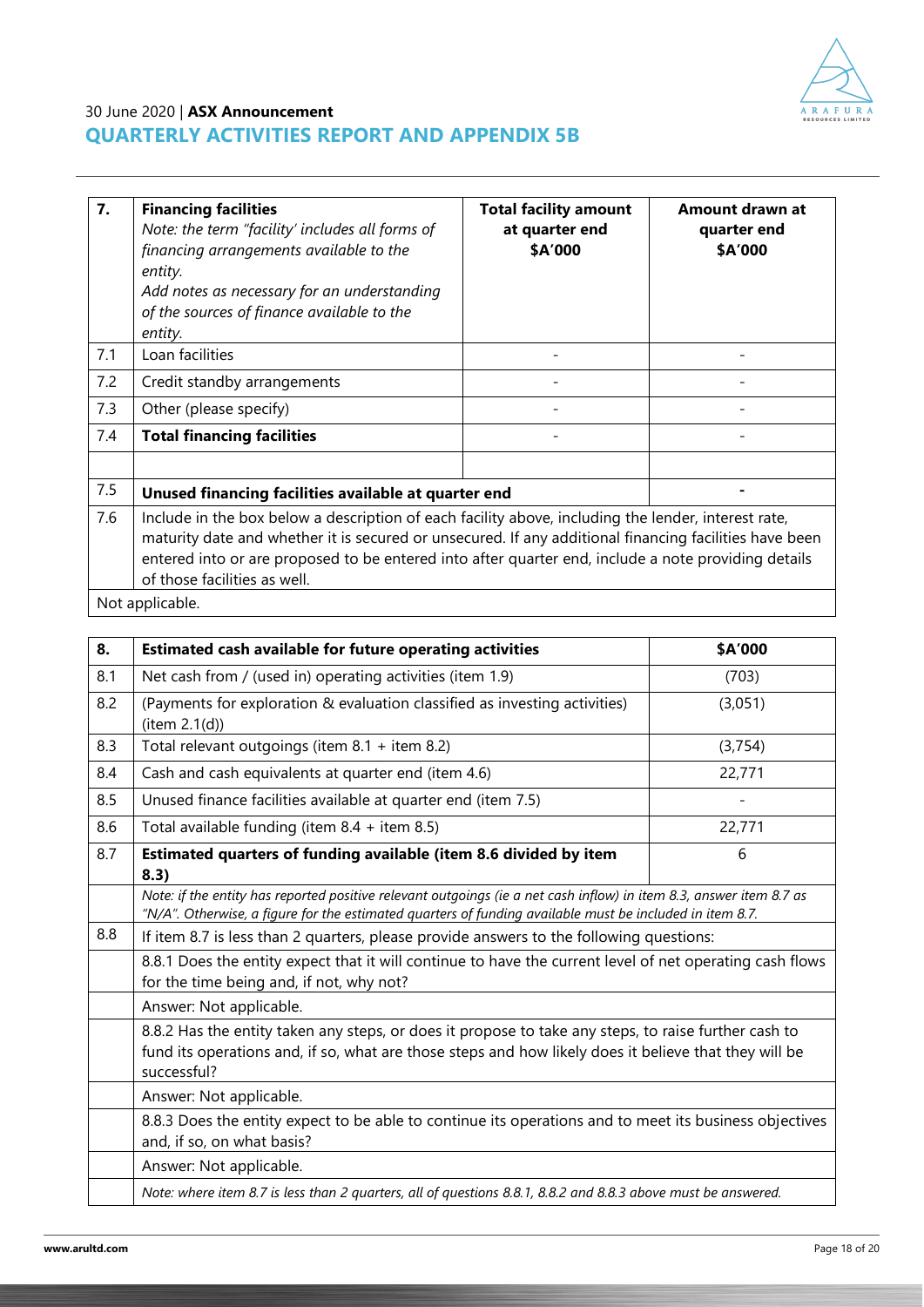

### **COMPLIANCE STATEMENT**

- (1) This statement has been prepared in accordance with accounting standards and policies which comply with Listing Rule 19.11A.
- (2) This statement gives a true and fair view of the matters disclosed.

Date: 29/07/2020

Authorised by:

(Catherine Huynh- Company Secretary)

#### **Notes**

- (1) This quarterly cash flow report and the accompanying activity report provide a basis for informing the market about the entity's activities for the past quarter, how they have been financed and the effect this has had on its cash position. An entity that wishes to disclose additional information over and above the minimum required under the Listing Rules is encouraged to do so.
- (2) If this quarterly cash flow report has been prepared in accordance with Australian Accounting Standards, the definitions in, and provisions of, AASB 6: Exploration for and Evaluation of Mineral Resources and AASB 107: Statement of Cash Flows apply to this report. If this quarterly cash flow report has been prepared in accordance with other accounting standards agreed by ASX pursuant to Listing Rule 19.11A, the corresponding equivalent standards apply to this report.
- (3) Dividends received may be classified either as cash flows from operating activities or cash flows from investing activities, depending on the accounting policy of the entity.
- (4) If this report has been authorised for release to the market by your board of directors, you can insert here: "By the board". If it has been authorised for release to the market by a committee of your board of directors, you can insert here: "By the [name of board committee – eg Audit and Risk Committee]". If it has been authorised for release to the market by a disclosure committee, you can insert here: "By the Disclosure Committee".
- (5) If this report has been authorised for release to the market by your board of directors and you wish to hold yourself out as complying with recommendation 4.2 of the ASX Corporate Governance Council's Corporate Governance Principles and Recommendations, the board should have received a declaration from its CEO and CFO that, in their opinion, the financial records of the entity have been properly maintained, that this report complies with the appropriate accounting standards and gives a true and fair view of the cash flows of the entity, and that their opinion has been formed on the basis of a sound system of risk management and internal control which is operating effectively.